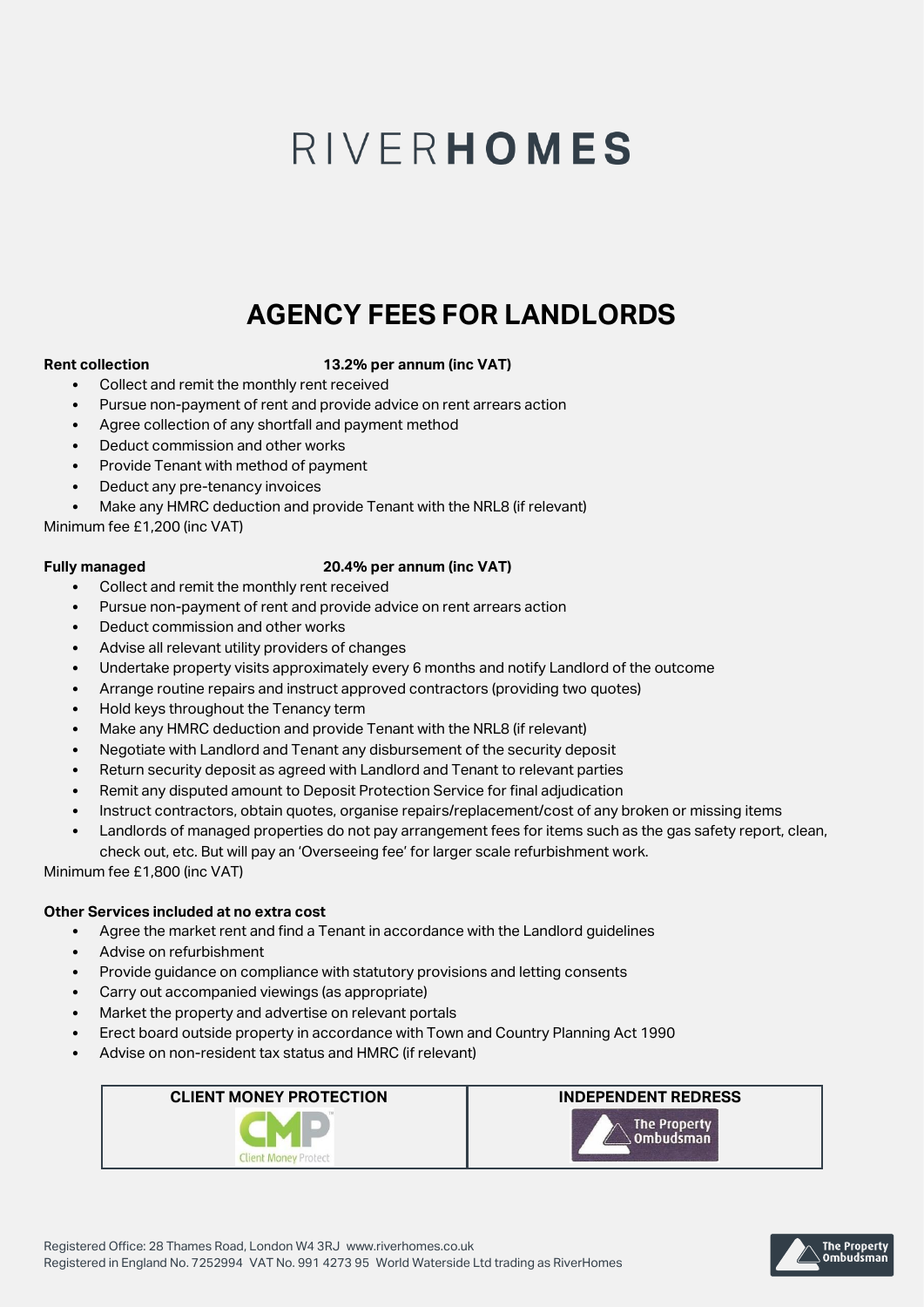# RIVERHOMES

## **AGENCY FEES FOR LANDLORDS (cont.)**

#### **PRE-TENANCY FEES (ALL SERVICE LEVELS)**

Arranging and facilitating statutory compliance (this is in addition to the costs of the item itself) if not provided on instruction or undertaken by the Landlord:

- Clean: Dependent on the number of bedrooms and/or size of the property and any outbuildings
- Energy Performance Certificate: from £114 (inc. VAT) per Tenancy depending on the size of the property
- Gas Safety Certificate: £105 (inc. VAT) per Tenancy, per annum
- Electrical Installation Condition Report (EICR): 1 bed £240, 2 bed £300, 3 bed £360, 4 bed £450, 5+ bed £540 (all inc. VAT) per Tenancy
- Portable Appliance Testing (PAT): £150 (inc. VAT) per Tenancy up to 10 items
- Legionella Risk Assessment: £200 (inc. VAT) per Tenancy
- Installing Smoke alarms and Carbon Monoxide: £60 each (inc. VAT) per Tenancy
- Testing Smoke alarms and Carbon Monoxide detectors on first day of the Tenancy: £30 (inc. VAT) per Tenancy
- Handling local authority licensing application: £1,800 (inc. VAT) per Tenancy
- Preparing a property for an HMO licensing application depending on the property: please ask us for a quote
- **Arrangement fees for the above works: £60 (inc. VAT) each (except HMOs)**

#### **START OF TENANCY FEES**

- Set-up Fees: £600 (inc. VAT) per Tenancy. Fixed cost fee that covers a variety of works depending on the individual circumstances of each Tenancy, including but not limited to, Tenant and / or Guarantor references (Anti-Money Laundering and Identification checks, Right-to-Rent checks, financial credit checks, obtaining references from current or previous employers / Landlords and any other relevant information to assess affordability) as well as contract negotiation (amending and agreeing terms) and arranging the signing of the Tenancy Agreement and other relevant paperwork. Register Landlord and Tenant details and protect the security deposit with the Deposit Protection Service. Provide the Tenant(s) with the Deposit Certificate and Prescribed Information within 30 days of payment
- Inventory and check-in Fees: Dependant on the number of bedrooms and/or size of the property and any outbuildings plus £60 (inc. VAT) arrangement fee

#### **DURING TENANCY FEES**

- Additional Property Visits: £90 (inc. VAT) per visit. Should the Landlord request property visits in addition to those within their existing Terms of Business, this covers the costs of attending the property
- Renewal Fees: £300 (inc. VAT) per Tenancy. Contract negotiation, amending and updating terms and arranging for the signing of a further Tenancy agreement

#### **END OF TENANCY FEES**

- Check-out Fees: Dependant on the number of bedrooms and/or size of the property and any outbuildings + £60 (inc. VAT) arrangement fee.
- Tenancy Dispute Fee: £500 (inc. VAT) per Tenancy. The costs associated with the preparation of all evidence and submitting the case to the Tenancy deposit scheme as well as dealing with all correspondence relating to the dispute. This only applies where the agent has protected the deposit. No additional cost for managed properties
- Fees for the service of Legal Notices (Section 8 or Section 21): £120 (inc. VAT) per notice, £240 (inc. VAT) per Notice if hand delivered